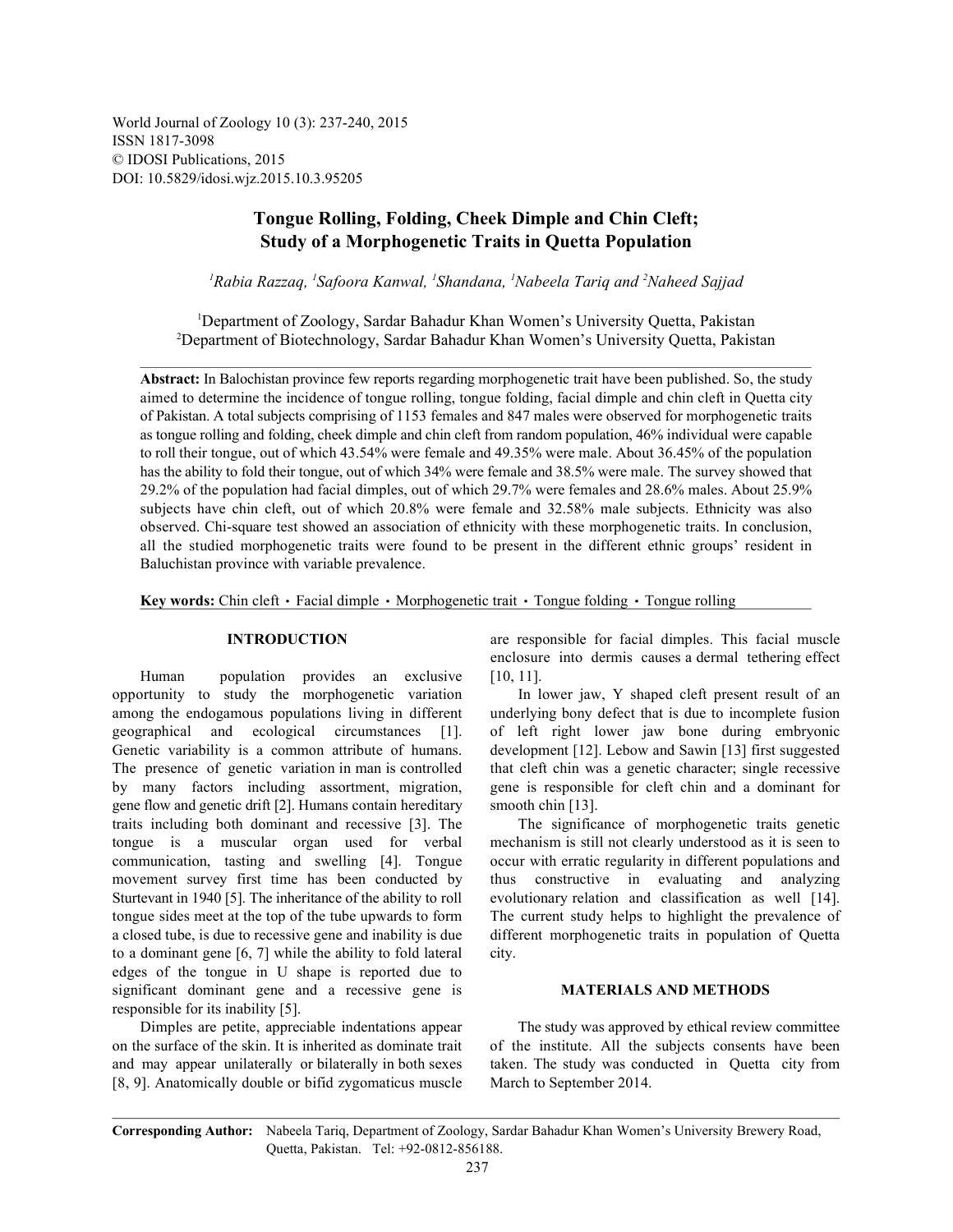





Fig. 3a: Dimple present Fig. 3b: Dimple absent



Fig. 4a: Chin cleft present Fig. 4b: Chin cleft absent



Fig. 1a: Roller tongue. Fig. 1b: Non roller tongue.



Fig. 2a: Folder tongue Fig. 2b: Non folder tongue





Total number of subject was 2000 individuals, female 1153 and male 847 and age range was 3 to 74 yrs. Various morphological traits were analysed such as tongue rolling (Fig.1a) by turn up the lateral edges (Hsu, 1948) and tongue folding (Fig.2a) ability to fold lateral edges of the tongue in U shape by Sturtevant (1940) classified as positive (+) or negative (-) depending upon ability. The natural appearance of facial dimple (Fig.3a) and chin cleft (Fig.4a) also classified as positive  $(+)$  or negative  $(-)$ [15]. Statistical package for Social Sciences (SPSS) version 18.0 for windows (Chicago, IL.USA) was used for 5% level of significance.

### **RESULTS AND DISCUSSION**

The study was conducted in Quetta city. Total number of subjects were 2000, female 1153 and 847 male. The distribution of morphogenetic traits amongst the population showed 920(46%) have ability to roll their tongue (Fig.1a) out of which 502(43.54%) were female and 418(49.35%) male (Table 1). The incidence of tongue rolling of the study sample was high when compare with Ekpoma, Nigeria and Bihar, India with 100(51.8%) roller, 93(48.19%) non roller and 344(93.48%) roller 24(6.52%) non roller respectively that show dissimilarity with current study [16, 17]. Nigerian Urhobo and Karcharis of Assam India showed similarity with present study and observed more female were tongue roller with the ratio of 48 and 32(35.6%) then the male 39 and 34(27.2%) respectively [18, 19]. South Nigerian and Snowal Kacharis of Assam India claimed dissimilarity with current study who revealed that more male were roller 104(30.8%) and (54.94%) then female 89(26.4%) and (10.75%) respectively [14, 20].

On the other hand the present study showed low percentage of subjects have ability to fold tongue (Fig.2a), 729(36.45%) out of which 403(34%) female and 326(38.5%) male (Table 1). Out of 368 tongue folder were show high frequency 256(69.75%) against non folder 112(30.43%) in district Bihar India which show dissimilarity with current study [17]. Tongue folding compared with in Nigerian Urhobo and AndharaPerdash India population were revealed that more female 61 and 26(28.8%) then the male 59 and 25(20%) which resemble with current study [18, 19]. Kacharis of Assam India study accomplished that tongue folder was observed more in male (79.12%) then the female (38.71%) which is dis-similar with current study [14].

The prevalence of facial dimple (Fig.3a) of present study was 584(29.2%) total in which 342(29.7%) were female and 242(28.6%) were male (Table 1). Facial dimples were observed in Greek children showed low frequency in male (12.7%) and high frequency in female (13.08%) reveals same results when compared with current study [9]. Another study conduct in south west Nigeria showed high frequency in female 66(13.2%) has dimple while male has low frequency rate  $45(9.0\%)$  [15].

In the current study the frequency of the chin cleft (Fig.4a) was 518(25.9%) out of which 240(20.8%) were females showing low frequency and 278(32.8%) male with high frequency (Table 1). Study conducted in south west Nigeria chin dimple more frequent in female 10(2.0%) as compared to male 8(1.6%) show dissimilarity with current study [15].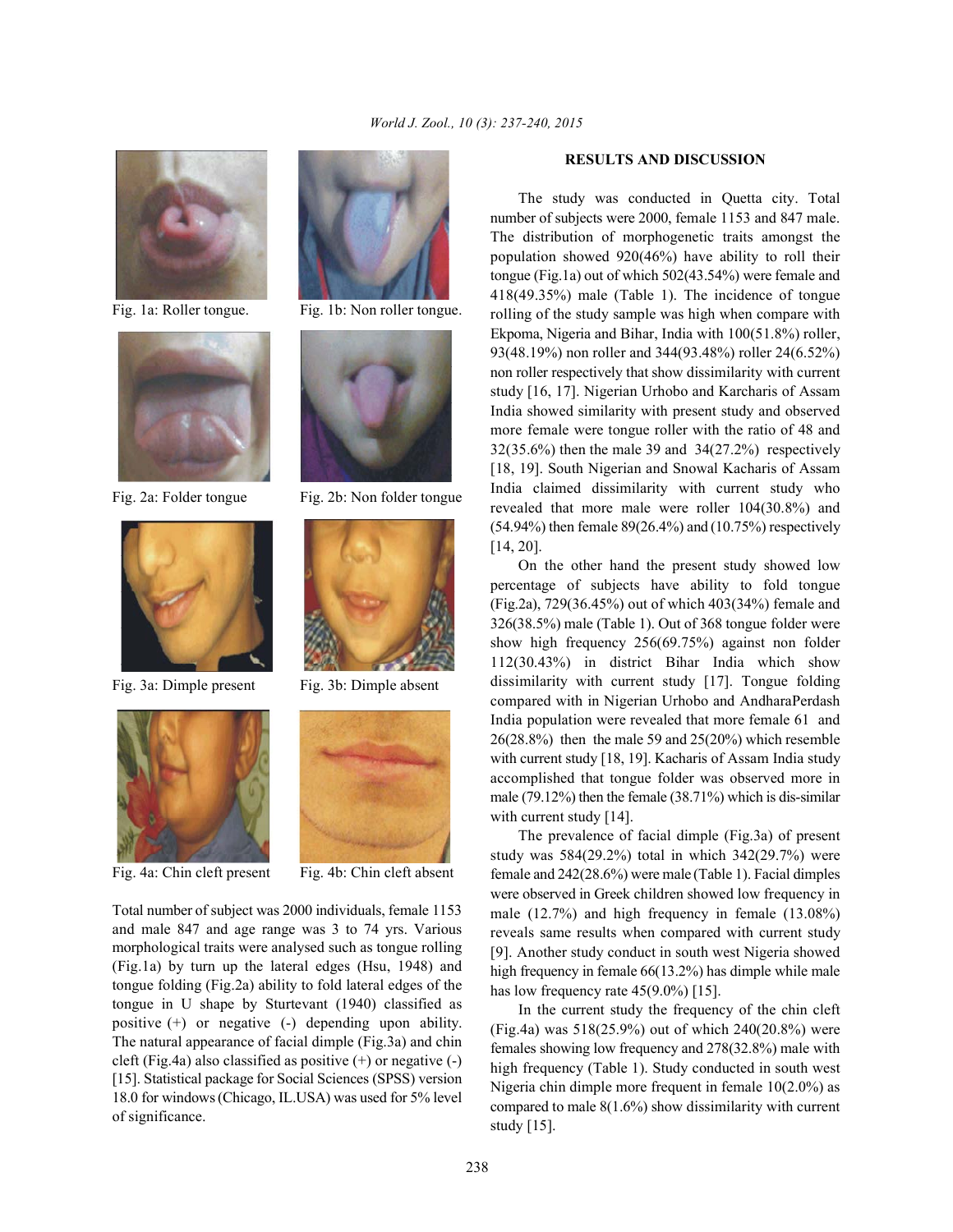| Table 1: Prevalence of morphogenetic traits in genders |               |                             |             |                |              |                     |               |                    |             |        |
|--------------------------------------------------------|---------------|-----------------------------|-------------|----------------|--------------|---------------------|---------------|--------------------|-------------|--------|
|                                                        |               | Tongue rolling              |             | Tongue folding |              | Dimple              |               | Chin cleft         |             |        |
|                                                        |               |                             |             |                |              |                     |               |                    |             | Gender |
| <b>FEMALE</b>                                          | 1153 (57.65%) | 502(43.54%)                 | 651(56.46%) | 403(34%)       | 750(65%)     | 342(29.7%)          | 811(70.3%)    | 240(20.8%)         | 913(79.2%)  |        |
| MALE                                                   | 847(42.35%)   | 418(49.35%)                 | 429(50.65%) | 326(38.5%)     | 521(61.5%)   | 242(28.6%)          | $605(71.4\%)$ | 278(32.8%)         | 569(67.2%)  |        |
| <b>TOTAL</b>                                           | 2000(100%)    | 920(46%)                    | 1080(54%)   | 729(36.45%)    | 1271(63.55%) | 584(29.2%)          | 1416(70.8%)   | 518(25.9%)         | 1482(74.1%) |        |
| Chi square                                             |               | $x^2=6.640$ , df=1, p=0.010 |             | $x^20.104$     |              | $x^2$ df=1, p=0.596 |               | $x^2$ df=1, p=0.00 |             |        |

## *World J. Zool., 10 (3): 237-240, 2015*

Table 2: Prevalence of morphogenetic traits in different ethnic groups

| Ethnic group   | Total       | Tongue rolling             |               | Tongue folding             |                                                     | Dimple                     |              | Chin Cleft                 |              |
|----------------|-------------|----------------------------|---------------|----------------------------|-----------------------------------------------------|----------------------------|--------------|----------------------------|--------------|
|                |             | Roller                     | Non roller    | Folder                     | -------------------------------------<br>Non folder | Present                    | <br>Absent   | Present                    | Absent       |
| <b>BALOCH</b>  | 465(23.5%)  | 244(52.5%)                 | 221(47.5%)    | $177(38.1\%)$              | 288(61.9%)                                          | $141(30.3\%)$              | 324(69.7%)   | 141(30.3%)                 | 324(69.7%)   |
| <b>HAZARA</b>  | 60(3%)      | $38(63.3\%)$               | 22(36.7%)     | 31(51.7%)                  | 29(48.3%)                                           | 25(41.7%)                  | 35(58.3%)    | 16(26.7%)                  | 44(73.3%)    |
| <b>PATHAN</b>  | 861(43%)    | 326(37.9%)                 | $535(62.1\%)$ | 294(34.1%)                 | 567(65.9%)                                          | $217(25.2\%)$              | 644(74.8%)   | 182(21.1%)                 | 679(78.9%)   |
| <b>PUNJABI</b> | 395(19.75%) | 209(52.9%)                 | $186(47.1\%)$ | 126(31.9%)                 | $269(68.1\%)$                                       | $123(31.1\%)$              | 272(68.9%)   | $104(26.3\%)$              | 291(73.3%)   |
| <b>SARAIKI</b> | 62(3%)      | $30(48.4\%)$               | $32(51.6\%)$  | 34(54.8%)                  | $28(45.2\%)$                                        | $30(48.4\%)$               | $32(51.6\%)$ | $21(33.9\%)$               | $41(66.1\%)$ |
| <b>SINDHI</b>  | 55(2.75%)   | 29(47.3%)                  | 26(52.7%)     | 26(47.3%)                  | 29(52.7%)                                           | 25(45.5%)                  | 30(54.5%)    | $23(41.8\%)$               | $32(58.2\%)$ |
| <b>URDU</b>    | 102(5%)     | $44(43.1\%)$               | 58(56.9%)     | $41(40.2\%)$               | $61(59.8\%)$                                        | 23(22.5%)                  | 79(77.5%)    | $31(30.4\%)$               | $71(69.6\%)$ |
| <b>TOTAL</b>   | 2000(100%)  | 920(46%)                   | 1080(54%)     | 729(36.45%)                | 1271(63.55%)                                        | 584(29.2%)                 | 1416(70.8%)  | 518(25.9%)                 | 1482(74.1%)  |
| Chi square     |             | $x^2$ 47.128, df=6, p=0.00 |               | $x^2$ 24.475, df=6, p=0.00 |                                                     | $x^2$ 32.418, df=6, p=0.00 |              | $x^2$ 25.354, df=6, p=0.00 |              |

Data was also observed according to ethnic groups **REFERENCES** in which Pathan, Baloch, Punjabi, Sindhi, Saraiki, Hazara (Persian) and Urdu speaking were included (Table 2). 1. Bhasin, M.K. and A. Khanna, 1994. Study of Chi-square test was used to analyze the data at 5% level behavioural traits among nine population groups of of significance. The different ethnic groups showed great Jammu and Kashmir. Journal of Human Ecology, 5: variability in tongue rolling which were as: Pathan 131-134. 314(36.5%),Baloch 243(53.3%), Punjabi 200(50.6%), Urdu 2. Vogel, F. and A.G. Motulsky, 1986. Human speaking 36(35.29%), Saraiki 29(46.77%), Hazara 36(60%) Genetics. Problems and approaches, Springer verlag, and Sindhi  $21(38.18%)$ . The prevalence of tongue folding Berlin. among different ethnic groups was as: 294(34.5%), Baloch 3. Jurmain, R., L. Kilgore, W. Trevathan and 177(38.1%), Punjabi 123(31.13%), Urdu speaking 33(67.4%), Saraiki 34(54.83%), Hazara 30(50%) and Sindhi Anthropology, 2013-2014 Edition. Publisher, 23(41.8%). Facial dimple among Pathan 214(24.85%), Wadsworth, pp: 83. Baloch 141(30.3%), Punjabi 120(30.4%), Urdu speaking 4. Sokoloff, A.J. and T.W. Deacon, 1992. 20(19.6%), Saraiki 30(48.4%), Hazara 25(41.7%), Sindhi Musculotopic organization of the hypoglossal 22(40%) were recorded. Frequency of chin cleft in ethnic nucleus in the cynomolgus monkey, groups subjects were observed as: Pathan 180(20.90%), Macacafascicularis. Journal of Comparative Baloch 141(30.23%), Punjabi 101(25.56%), Urdu speaking Neurology, 324: 81-93. 25(24.50%), Saraiki 20(32.25%), Hazara 16(26.66%) and 5. Sturtevant, A.H., 1940. A new inherited characters in Sindhi 21(38.18%). man: Tongue rolling. Proceedings of the National

In conclusion, tongue rolling trait is found Academy of Sciences, 26: 100-102. highest in Pathan (43%), tongue folding and facial dimple 7. Liu, T.T. and T.C. Hsu, 1949. Tongue rolling and while chin cleft was more prevalent trait among sindhi Journal of Heredity, 40: 19-21. (41.8%). 8. Argamaso, R.V., 1971. Facial dimple: Its formation by

# **ACKNOWLEDGEMENT** Journal, 48: 40-3.

contributed in this study. 19: 289-95.

- 
- 
- R.L. Ciochon, 2013.14<sup>th</sup> ed. Introduction to Physical
- 
- 
- is found highest in saraiki (58.4% and 48.4 respectively) tongue folding a sample of Chinese population.
	- a simple technique. Plastic Reconstructive Surgery
- We would like to thank Ms. Hamida Ali for 2004. Cheek dimples in Greek children and statistical assistance and to all the subjects who adolescents. International Journal of Anthropology, 9. Pentozos, D.A., A. Vienna, L. Brant and G. Hauser,